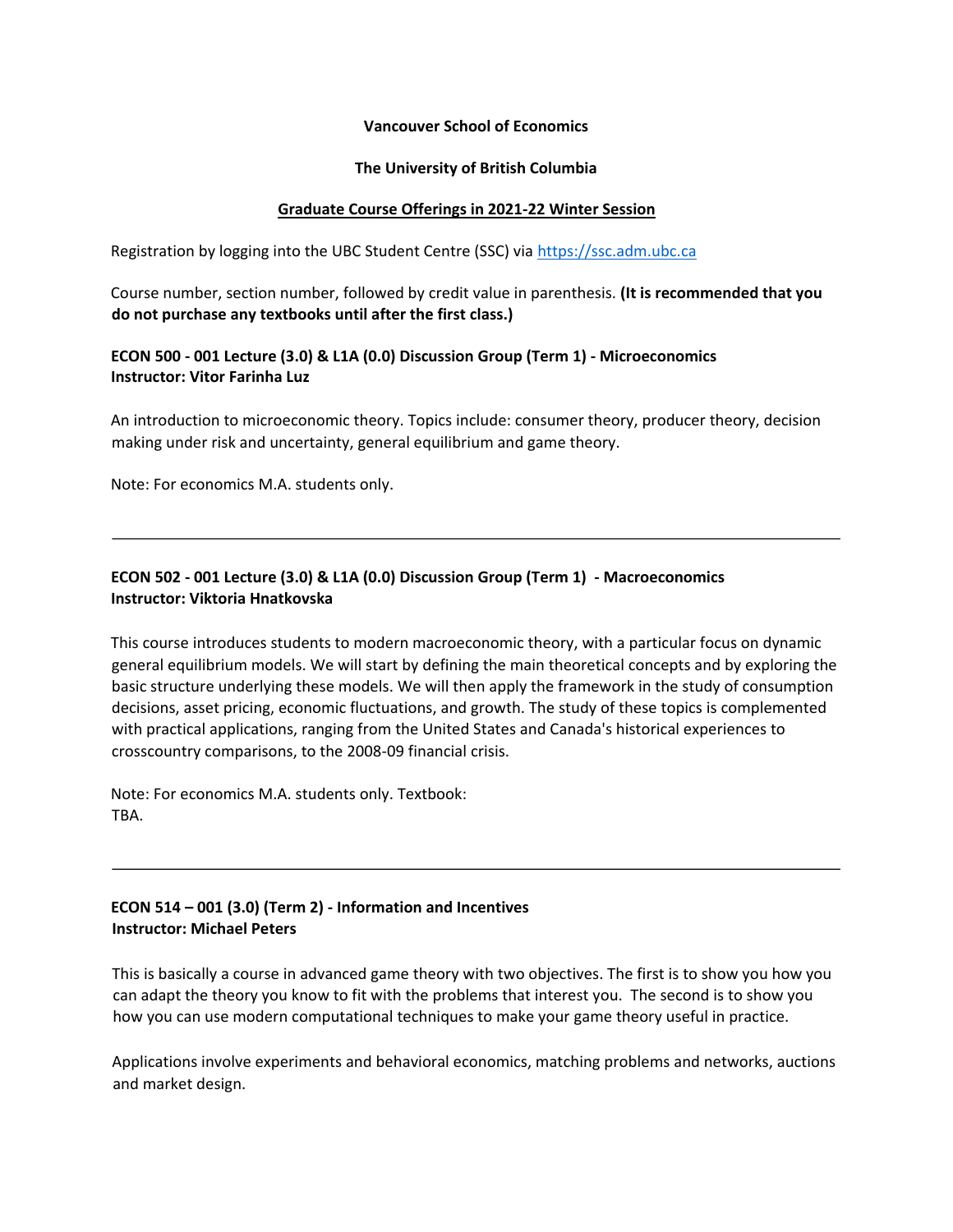The course is hands on so you'll be dealing with data sets. You'll be introduced to computer algebra systems and algorithms and how to use them. Jupyter notebooks will be used extensively and knowledge of either the Julia or Python programming languages (or both) will be an asset.

Prerequisites: ECON 500

Textbook: All readings are provided on the course webpage.

## **ECON 516 – 001 (3.0) (Term 1) - Special Topics in Macroeconomics Instructor: Giovanni Gallipoli**

This course aims to provide students with a set of computational and modeling skills that can be easily employed for the analysis of macroeconomic phenomena, as well as to answer microeconomic questions relating to the optimal choices of individuals, households, firms and groups. The main purpose of this course is to introduce methods which allow to map different data into computational models: such methods can be used for the quantitative evaluation of government policies, to examine historical inequality patterns, to study individual and aggregate wage dynamics, to identify individual and households' responses to shocks, to rationalize firms' growth patterns and for many other problems. At the end of the course students should be able to apply such methods in their own PhD work, if they so wish, and to pursue independent quantitative analysis using computational methods learned in class. The course provides: (i) an in depth discussion of specific topics in Macroeconomics (this may include consumption, investment, unemployment, asset pricing, coordination problems or others, depending on specific interests of both teacher and class); (ii) an overview of general equilibrium analysis and its existing (and potential) applications to the topics listed above, with a special focus on applications which entail the use of economies where agents are heterogeneous and markets are incomplete; (iii) an overview of computational methods to numerically solve for optimal individual decisions of economic agents as well as for equilibria of the model economies discussed in class. Students will be asked to reproduce results from one or more applied and computational papers. Collaboration among students is strongly encouraged when solving computational assignments, which often involve sharing information and dividing tasks in the spirit of co-authorship. Based on past years' experience, by the end of the course students will be able to set up, analyze and numerically compute equilibrium models with heterogeneity. In fact, many students end up making significant use of these methods for their own dissertation research (often regardless of field).

Note: This is an advanced topics course. For Ph.D. students only. Prerequisites: ECON 600, 601, 602, 603, 626 & 627. Textbooks: TBA

**ECON 526 – 001 Lecture (3.0) & L1A (0.0) Discussion Group (Term 1) - Mathematics for Economists Instructor: Hiro Kasahara**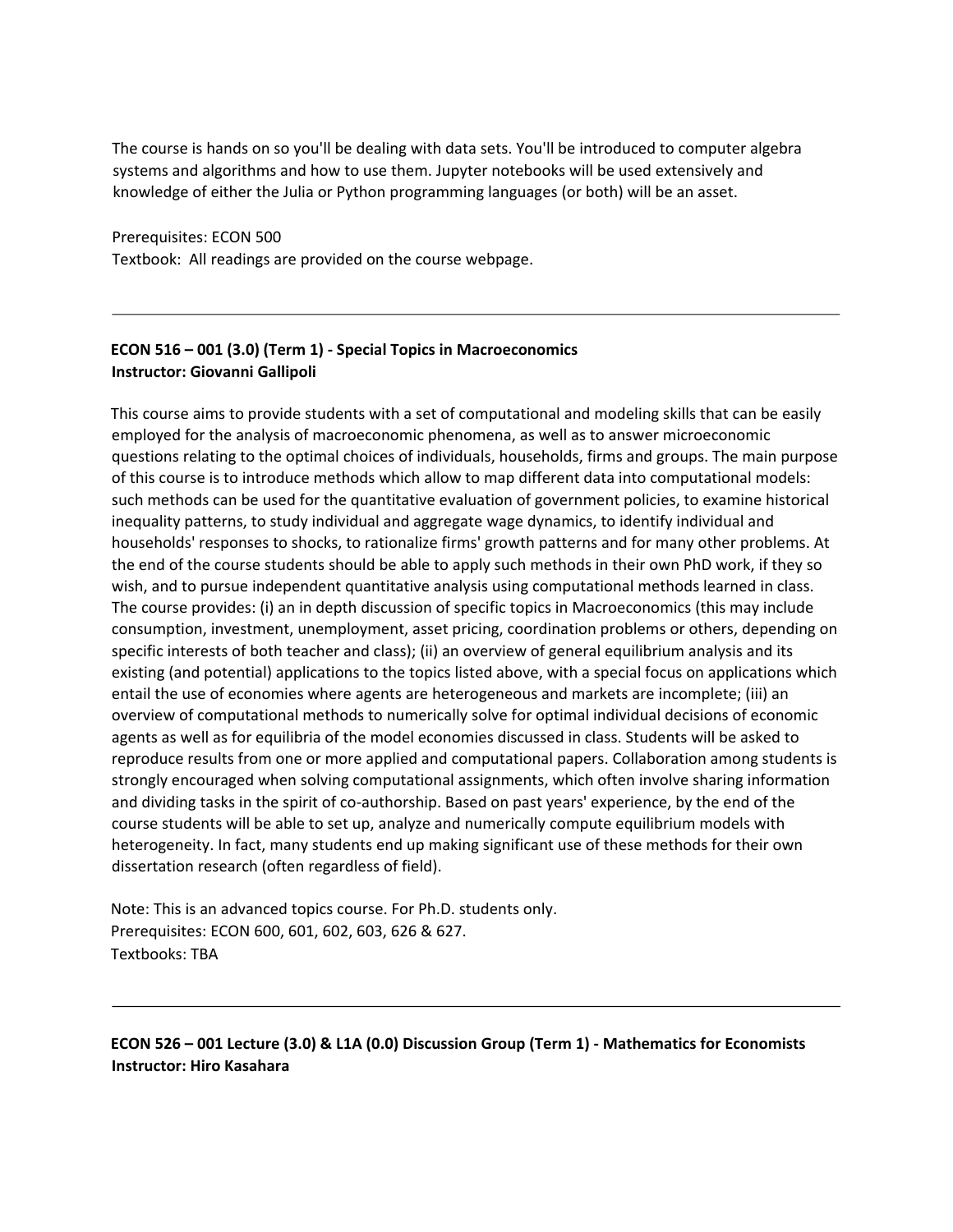This is a course of mathematics for students in our Economics MA program. It covers mathematical tools that often appear in the modern economic literature. It is essential for the students' success in other courses to master the materials taught in this course.

Note: For economics MA students only. Textbooks: Materials provided by the instructor

#### **ECON 527 – 001 Lecture (3.0) & L1A (0.0) Discussion Group (Term 1) - Econometric Methods of Economic Research Instructor: Vadim Marmer**

This course is an introduction to the theory and practice of econometrics. The static linear regression model is the main focus of the course although extensions to dynamic and nonlinear models and simultaneous equations are pursued as well. Estimation and testing methods discussed will include those based on ordinary least squares, generalized least squares, generalized method of moments and instrumental variables, and maximum likelihood. Small sample results will be discussed; however, the main focus will be placed on the large sample theory.

Note: For economics M.A. students only. Textbook: Russell Davidson and James G. MacKinnon, Econometric Theory and Methods, Oxford University Press.

# **ECON 531 - 001 (3.0) (Term 2) - Economic History of Modern Europe Instructor: Felipe Valencia Caicedo**

Why are some countries rich and others poor? How far back can we trace these economic disparities and how do they persist in time? Ultimately, what are the "deep-rooted" determinants of economic growth and development in the long run? We will document the staggering differences between (and within) countries and cover some of the theories that have been proposed to explain them. We will also spend time studying various mechanisms of transmission behind historical persistence and change. As we go along, we will make emphasis on the methods used in modern empirical research in order to give you a feel for the recent advances in the novel field of historical development. As part of the course, students will write an original (empirical) research paper on a topic of their choosing.

Prerequisites: ECON 500, 502, 526 & 527. Textbook: TBA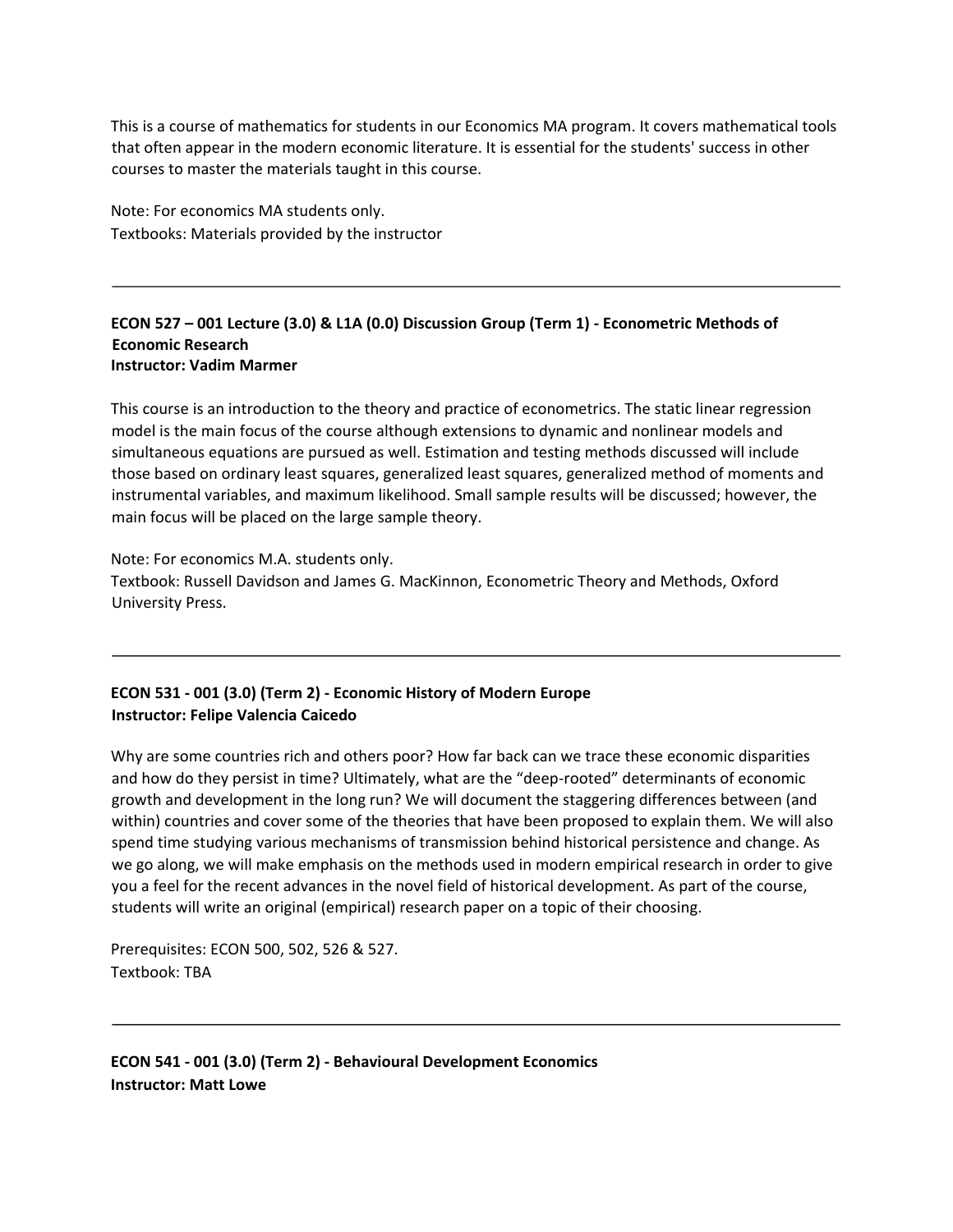In this course I will teach a range of concepts from behavioural economics and describe empirical applications (primarily) in developing countries. Topics include self-control problems (e.g. why can't I stop eating biscuits?), social preferences and social signalling (e.g. why am I nicer when other people are watching?), moral values around the world, and psychological poverty traps. Prerequisites: ECON 500, 502, 526 & 527. Textbook: TBA.

# **ECON 542 - 001 (3.0) (Term 1)** - **Economic Development II Instructor: Instructor: Munir Squires**

From 2014. This course focuses broadly on questions related to economic development and the behavior of households and institutions in developing nations. The aim is to understand key factors that affect poverty alleviation and inequality. The course works through a selection of papers currently at the frontier of development economics research. Topics include informal institutions, field experiments, household behaviour, political economy, environment, health, conflict, and gender.

Note: This is an advanced topics course. For Ph.D. students only. Prerequisites: ECON 600, 601, 602, 603, 626 & 627. Textbooks: TBA.

# **ECON 543 - 001 (3.0) (Term 1) - Economics of Transition Economies Instructor: Thorsten Rogall**

Description to be added soon.

# **ECON 544 – 001 (3.0) (Term 2) - Political Economy and Institutions Instructor: Claudio Ferraz**

This course examines the reasons why countries democratize, what makes people vote in democracies and what type of policies voters reward. We will introduce and test basic models of political competition and present failures of democracies that occur in developing countries such as clientelism, vote-buying, and political violence. We will then introduce agency models and discuss problems of asymmetric information that leads to corruption and discuss anti-corruption policies. We will then move to lectures on financing democracies with campaign contributions and the role of lobbying for policy formation. We will discuss the role of media in democracies and finish the course with lectures on the internet and social media and the rise of extremism and populism around the world.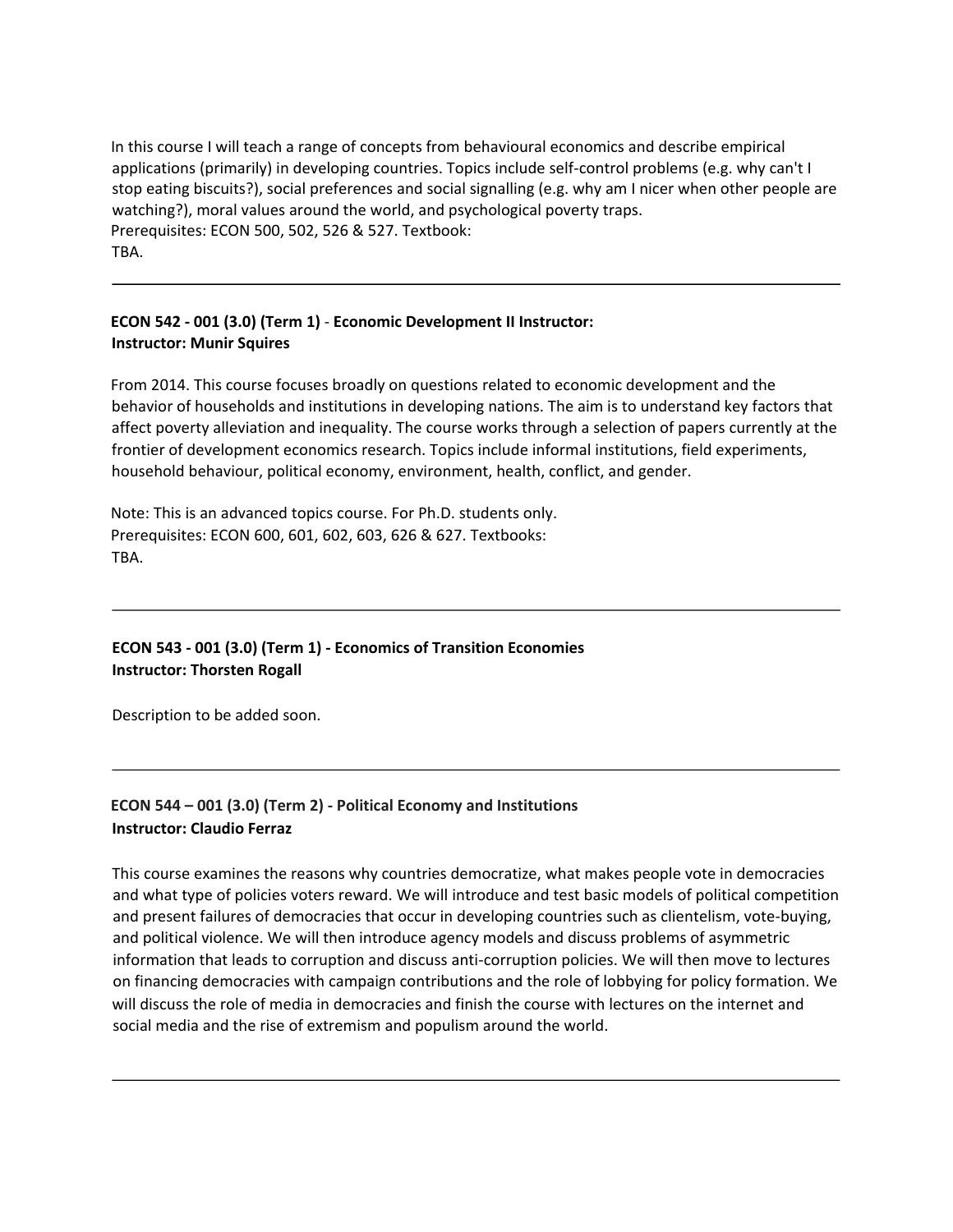## **ECON 546 – 001 (3.0) (Term 2) - Monetary Theory and Policy Instructor: Victoriya Hnatkovska**

This course introduces students to the key theories and advancements in monetary economics. On the theory side, we will discuss general equilibrium models of money and models of the short-run real effects of monetary policy. Among the topics covered are money-in-the-utility-function models, cash-inadvance models, money and public finance, the credit channel of money, models of time consistency, interest rates and monetary policy, and the role of banks in the transmission of monetary policy. On the empirical front, we will discuss the identification of monetary policy shocks, their effects on the economy, and spillovers of monetary policy across countries and regions.

### **ECON 550 - 001 (3.0) (Term 2) Government Finances: Expenditures Instructors: Marit Rehavi and Kevin Milligan**

ECON 550 is a graduate (Masters level) course in public economics with a focus on the design of social programs. The Topics include: local public goods, health care, poverty relief, and disability and unemployment insurance. These issues will be explored from both a theoretical and an empirical perspective. Graduate students from outside economics may enroll with the permission of the course faculty if they have appropriate microeconomic theory and econometric preparation. Prerequisites: ECON 500, 502, 526 & 527.

# **ECON 550 - 002 (3.0) (Term 2) - Government Finances: Expenditures Instructors: Marit Rehavi and Kevin Milligan**

ECON 550 is a PhD field course in public economics with a focus on the design of social programs. The topics covered include: local public goods, health care, poverty relief, and disability and unemployment insurance. These issues will be explored from both a theoretical and an empirical perspective. PhD students from outside economics may enroll with the permission of the course faculty if they have appropriate microeconomic theory and econometric preparation.

Note: ECON 550 does not cover any topics in taxation. ECON 551 covers the economics of individual and corporate taxation.

Prerequisites: ECON 500, 502, 526 & 527.

# **ECON 551 – 001 (3.0) (Term 1) - Government Finance Instructor: Terry Moon**

This course covers topics in public economics focused on the revenue side of the government budget: *(1) Optimal Income Taxes & Labor Supply, (2) Savings & Retirement, (3) Optimal Capital and Corporate*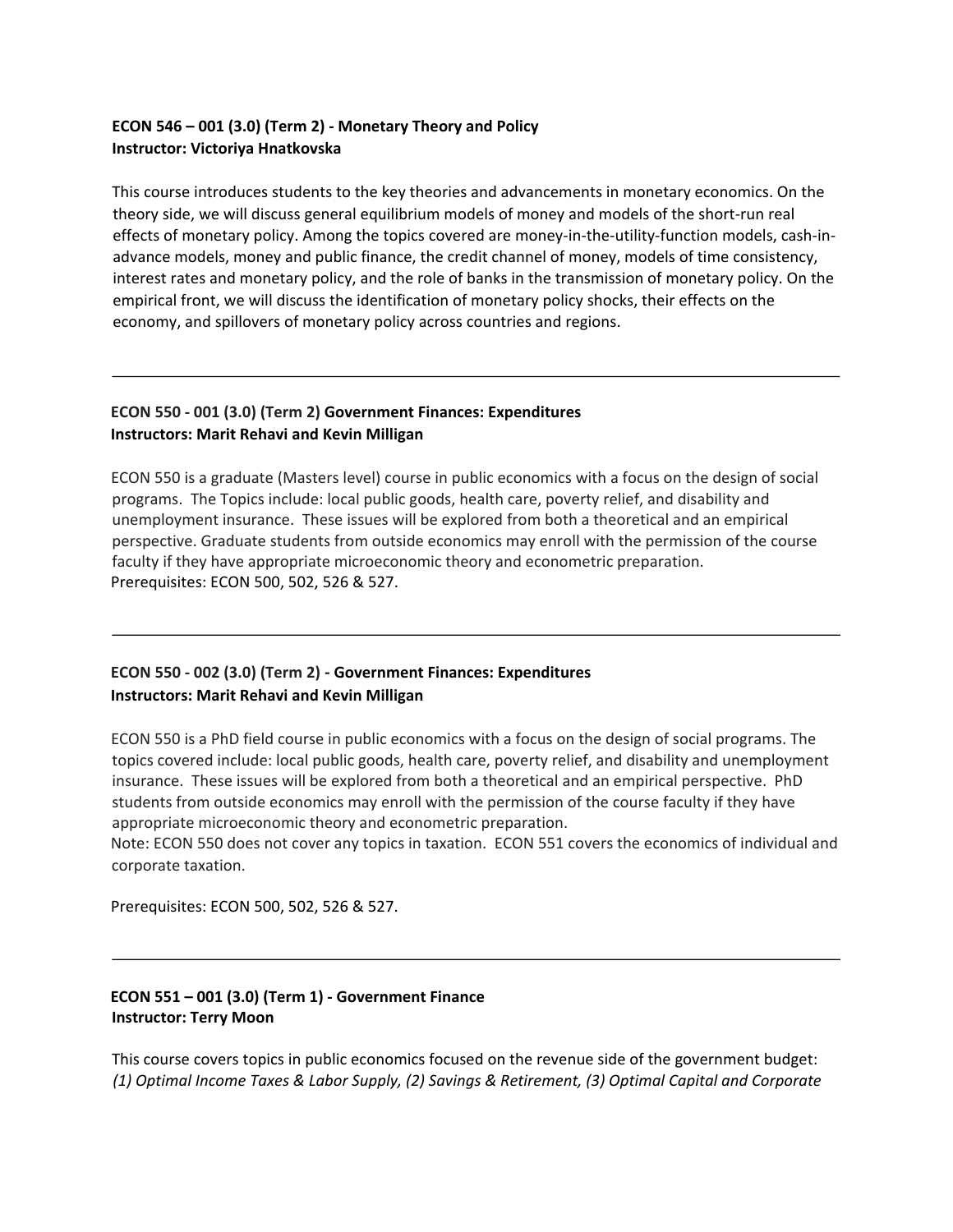*Taxes (4) Dividend and Capital Gains Taxes, (5) Investment and Stock Market, (6) Real Estate and Property Taxes, and (7) Consumption Taxes.* Additionally, we'll discuss topics related to taxation in developing countries (i.e., tax enforcement and evasion), international taxes and profit shifting, inequality, and wealth taxation. Finally, students will learn how innovation and competition policies shape the growth of our economy and challenges policymakers face to foster innovation and competition in the economy. The course will tightly integrate conceptual frameworks with empirical applications to delve deeply into these topics, with **the main goal of helping students develop their own job market paper ideas**. Importantly, students will see **how topics in public economics closely overlap with topics in labor, social security, macro, finance, real estate, development, international, innovation, and I.O.**; therefore, no matter which fields students end up choosing, they will benefit from topics introduced in this course.

## **ECON 555 – 001 (3.0) (Term 2) - International Trade and Spatial Economics Instructor: Victor Couture**

This is a graduate level course in international trade and spatial economics. Two thirds of the lectures will cover recent theories of international trade and their empirical applications. The last third of the lectures will cover applications of these theories to spatial and urban economics.

Prerequisites: ECON 500, 502, 526 & 527 Textbooks: Advanced International Trade: Theory and Evidence 2/E (Rev) by Feenstra

#### **ECON 556 - 001 (3.0) (Term 2) - International Finance Instructor: Michael Devereux**

This course examines recent issues in international finance and open economy macroeconomics. Topics covered will include: (1) the interaction of international capital markets and aggregate fluctuations, (2) the consequences of alternative international asset market structures, (3) models of current account determination, (4) models of nominal and real exchange rate determination and the international monetary transmission mechanism, and (5) models of currency and debt crises.

Prerequisites: ECON 500, 502, 526 & 527. Textbook: TBA.

## **ECON 560 – 001 (3.0) (Term 1) - Economics of Labour Instructors: Raffaele Saggio and Florian Hoffmann**

This course introduces students to additional theoretical concepts in labor economics and covers recent empirical work in the field. Along the way, we will cover also several methodologies often used in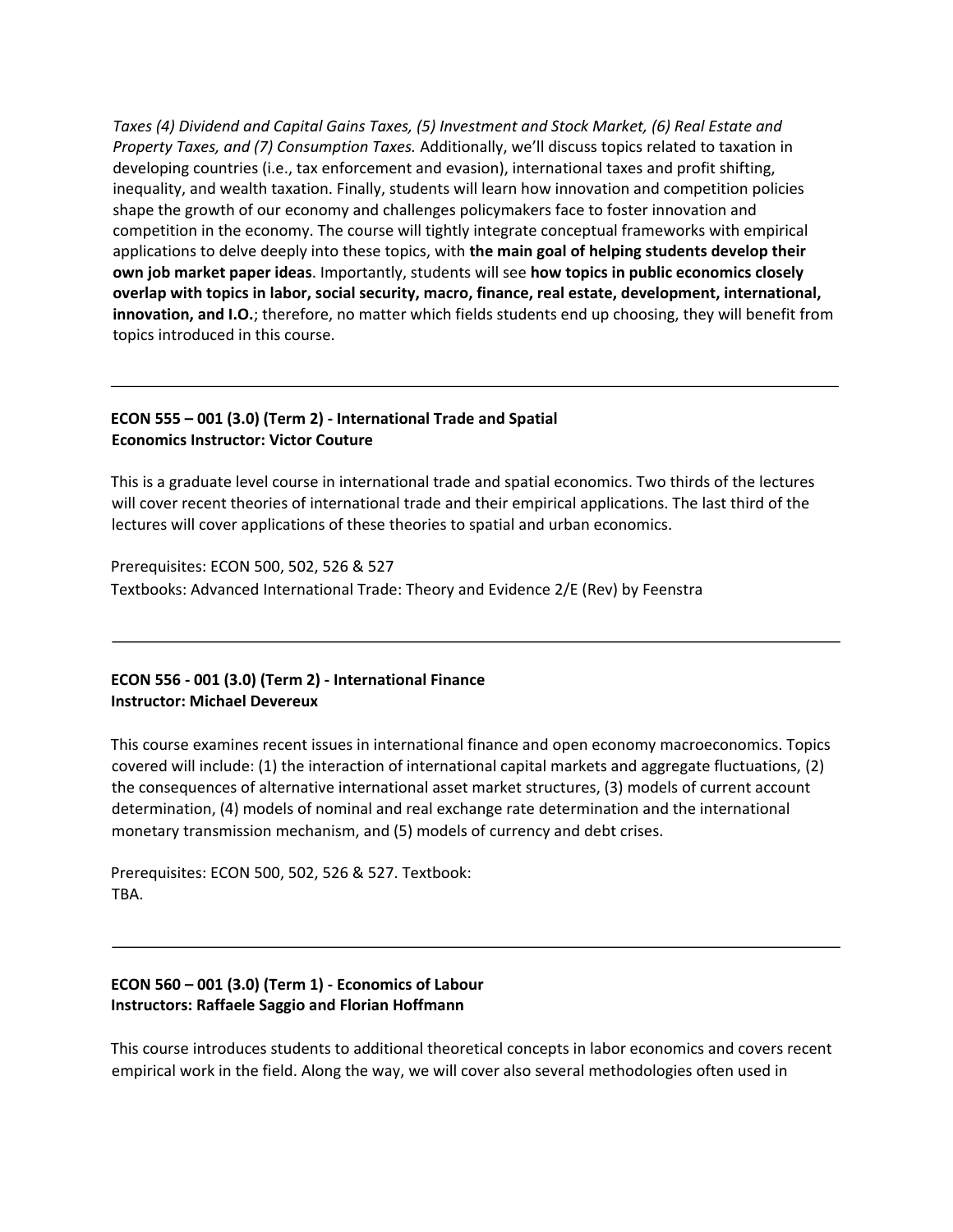empirical work such as Difference-in-Differences estimation (DiD), Instrumental Variables (IV), Regression Discontinuity Designs (RDD) and structural methods.

Note: This is an advanced topics course for PhD students only. Prerequisites: ECON 600, 601, 602, 603, 626 & 627. Textbook: Readings provided by the instructor.

# **ECON 561 – 001 (3.0) (Term 2) - Topics in Industrial Relations Instructor: David Green**

In this course, we will examine the determinants of economic inequality. We will start by looking at models of wage and employment determination, with an emphasis on human capital models. We will then use that as a framework for evaluating the impact of key forces and institutions on inequality: discrimination, immigration, minimum wages, and unions among others. For PhD students, the course is designed as a continuation of 560 with some small repetition where needed to give MA students the necessary background.

Textbook: TBA.

# **ECON 562 – 001 (3.0) (Term 2) - Research Design and Policy Evaluation in Economics Instructor: Marit Rehavi**

Econ 562 will cover modern methods of causal inference with a particular emphasis on the reduced form methods used in applied microeconomic fields (e.g. labor, public, crime, health, development economics, etc.). Topics covered may include randomized controlled trials, differencing methods, instrumental variables, regression discontinuity, covariate selection methods (e.g. Lasso), treatment effects, and random forests. The emphasis of the course will be on the identifying assumptions and appropriate application of these methods.

Econ 562 is open to M.A. students who have completed ECON 527 and Ph.D. students in economics. Ph.D. students in other fields with appropriate preparation may enroll at the instructor's discretion.

**ECON 565 – 001 (3.0) (Term 1) - Market Structure and Business Behaviour Instructor: Sam Hwang**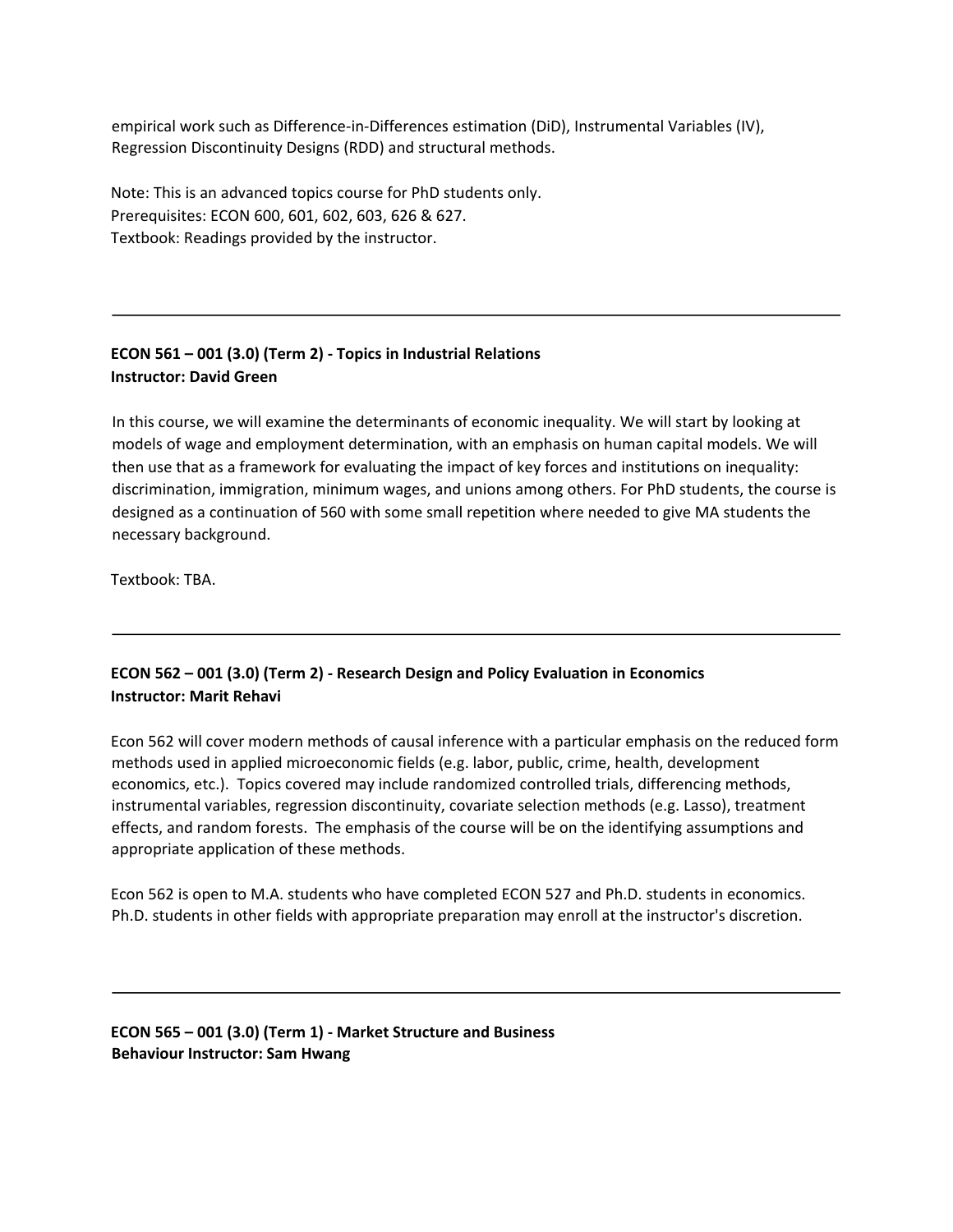We will discuss empirical papers in which economic models are estimated with a view to introducing you to a variety of structural estimation method. Last year's course syllabus which includes the list of papers to be discussed is available a[t https://www.dropbox.com/s/q9rqxhr0ezpn2td/syllabus\\_2020.docx?dl=0.](https://www.dropbox.com/s/q9rqxhr0ezpn2td/syllabus_2020.docx?dl=0) Your grade will be based on presentations and numerical exercises.

Note: This is an advanced topics course. For Ph.D. students only. Prerequisites: ECON 600, 601, 602, 603, 626 & 627. Textbook: TBA.

### **ECON 567 – 001 (3.0) (Term 2) - Organization Theory and Non-Market Allocation Instructor: Paul Schrimpf**

This course focuses on empirical methods in industrial organization. Topics covered include: production function and productivity estimation, demand for differentiated products, models of entry and market structure, and dynamic models of firm investment.

Prerequisites: ECON 500, 502, 526 & 527. Textbook: TBA.

## **ECON 573 – 001 (3.0) (Term 2) - Graduate Environmental Economics Instructor: Patrick Baylis**

This is a graduate-level course in environmental economics designed to help students under- stand how to analyze and conduct empirical research. The first part of the course will focus on conceptual treatments of externalities, public goods, and pollution regulation. The second part will cover standard applied econometric approaches in the field, and the third part will return to selected topics in the field along with content designed to assist students with their own empirical research project. Every class will include a student presentation section in which a pre-assigned student will critically analyze and present an empirical paper in the field. The course is suitable for both M.A. and Ph.D. students.

Pre-Requisites: ECON 500, 502, 526 and 527.

Textbook: None required, but "A Course in Environmental Economics: Theory, Policy, and Practice." By Phaneuf and Requate is optional.

## **ECON 590B – 001 (3.0) (Term 2) - Special Advanced Course: Topics in International Finance Instructor: Michael Szkup**

This is a 2nd-year course in theory and methods of international finance/macro focusing primarily on the role of informational and financial frictions. We will cover in detail a number of theoretical and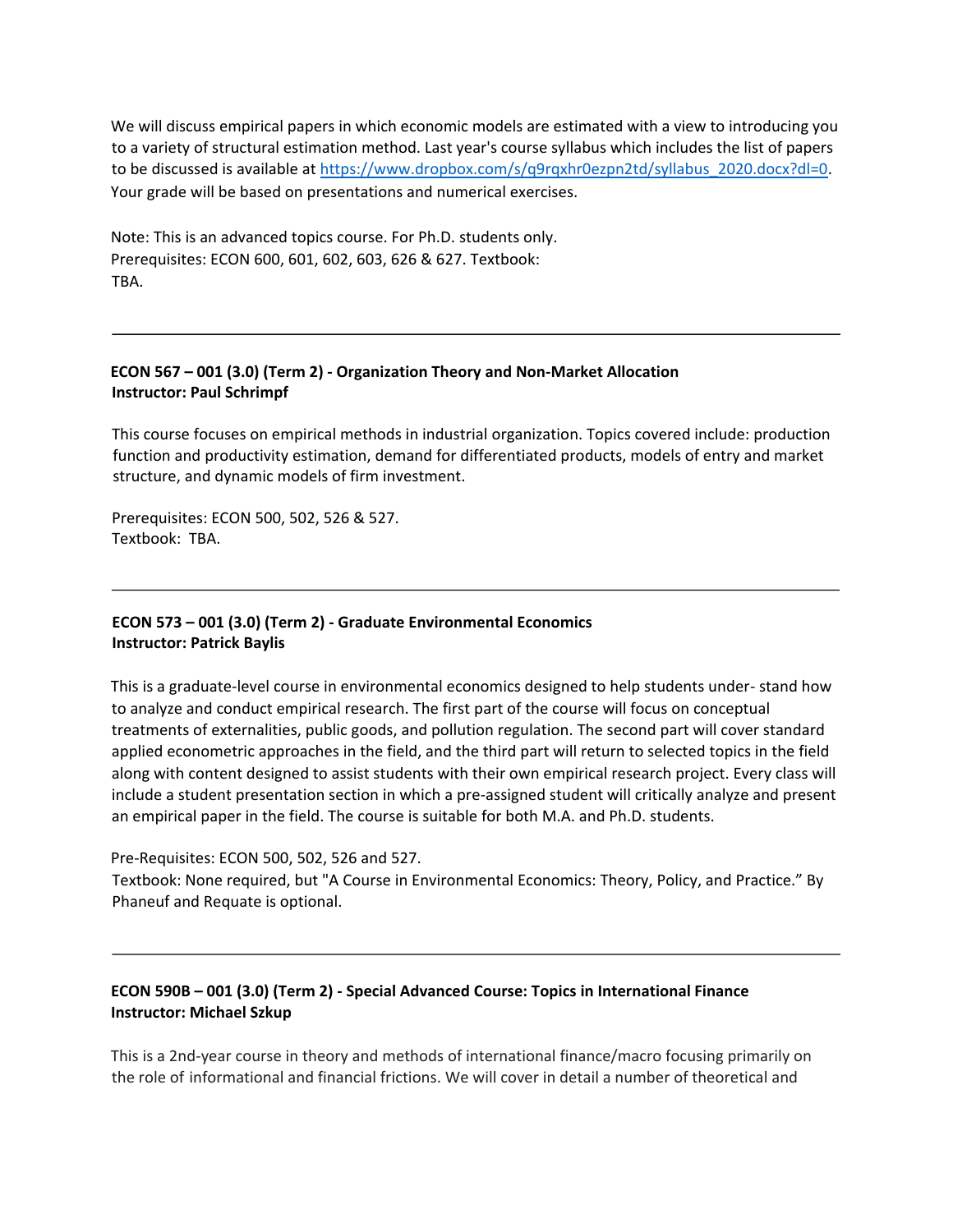applied topics. Among theoretical topics that we will study are noisy rational expectations, thin markets, global games (static and dynamic), supermodular games, and dynamic coordination models with frictions. On the more applied side, we will cover topics such as sovereign default modes (including newest developments), models with heterogeneous firms, models of financial crises, leverage and firms' investment choices. The course will be structured as a workshop where students will take an active role in presenting required reading.

Note: This is an advanced topics course. For Ph.D. students only. Prerequisites: ECON 600, 601, 602, 603, 626 & 627. Textbook: TBA.

#### **ECON 594 (6.0) (Offered in 2022 Summer Session) - Applied Economics Instructor: TBA**

The purpose of this course is to provide students with experience in applied research. Attention is devoted to problems encountered in combining economic theory with econometric methods in empirical research. Each student is required to undertake an empirical research project the results of which are summarized in an extended essay.

Note: For M.A. Economics students only.

#### **ECON 600 - 001 Lecture (3.0) & L1A Discussion Group (0.0) (Term 1) - Microeconomics I Instructor: Wei Li**

ECON 600 and 601 will cover standard microeconomic techniques for economics PhD students.

ECON 600 will cover choice theory, consumer theory, producer theory, general equilibrium, and choice under uncertainty.

Note: This is a course for economics Ph.D. students. Exceptional students from other backgrounds may be considered.

Prerequisite: Thorough understanding of the elements of multivariate calculus, working knowledge of basic probability and proof strategies.

Recommended textbook: no single book is used exclusively. Course materials will be drawn from the following textbooks and related papers.

- Mas-Colell, Andreu, Michael Dennis Whinston, and Jerry R. Green. Microeconomic theory. Vol.
- 1. New York: Oxford university press, 1995.
- A Course in Microeconomic Theory, David M. Kreps, Princeton University Press, 1990.
- Microeconomic Analysis, Hal R. Varian, W. W. Norton and Company, 1992.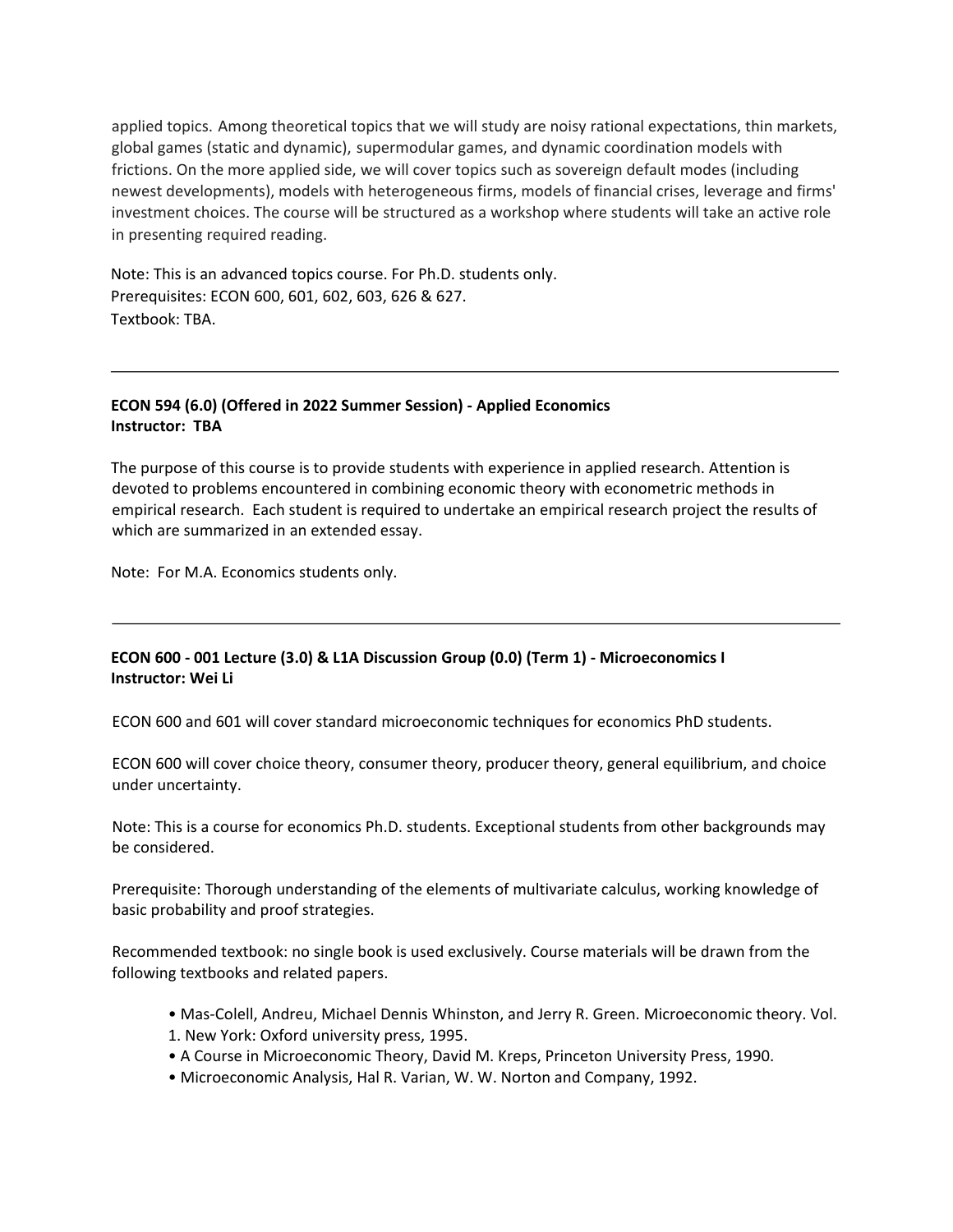### **ECON 601 - 001 Lecture (3.0) & L1A Discussion Group (0.0) (Term 2) - Microeconomics II Instructor: Vitor Farinha Luz**

ECON 600 and 601 will cover standard microeconomic techniques for economics PhD students. ECON 601 will cover topics in static and dynamic games, bargaining, contract theory, adverse selection and mechanism design.

Note: This is a course for economics Ph.D. students. Exceptional cases may be considered. Prerequisite: ECON 600.

Textbook: Mas-Colell, Andreu, Michael Dennis Whinston, and Jerry R. Green. Microeconomic theory. Vol. 1. New York: Oxford university press, 1995.

## **ECON 602 - 001 Lecture (3.0) & L1A Discussion Group (0.0) (Term 1) - Macroeconomics I Instructors: Henry Siu**

This course introduces students to modern macroeconomic theory, with a particular focus on dynamic general equilibrium models. We will start by defining the main theoretical concepts and by exploring the basic structure underlying these models. We will then apply the framework in the study of consumption and investment decisions, economic fluctuations, and growth. The study of these topics is complemented with practical applications that involve the use of numerical methods.

Note: For economics Ph.D. students only. Textbook: TBA

# **ECON 603 - 001 Lecture (3.0) & L1A Discussion Group (0.0) (Term 2) - Macroeconomics II Instructors: Giovanni Gallipoli**

The course is organized around a set of topics, including aggregation in macroeconomics, optimal taxation, consumption and insurance, unemployment, search and money, heterogeneity in macroeconomics. There are two objectives to the course: (1) familiarize students with topics which are commonly studied in the macroeconomic literature; (2) provide some basic techniques used in the analysis of such topics.

Note: For economics Ph.D. students only. Prerequisite: ECON 602. Textbook: TBA.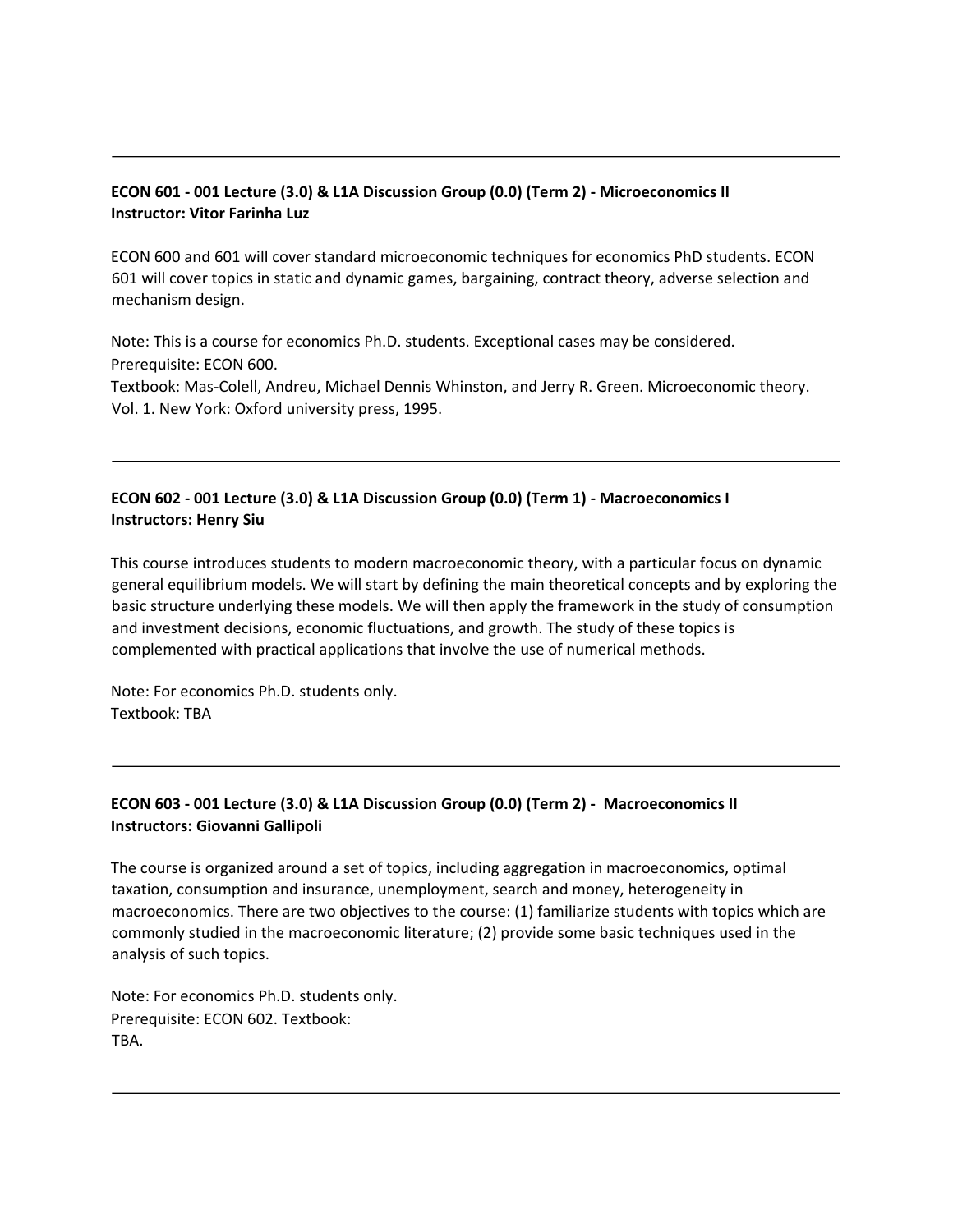## **ECON 622 – 001 (3.0) (Term 1) - Computational Economics with Data Science Applications Instructor: Paul Schrimpf**

This is a graduate topics course in computational economics, with computational tools used in modern economic research; applications of data science and machine learning in economics; generating data from the web and text; software tools for reproducible research.

Prerequisites: ECON 627 (or equivalent) Textbook: Readings provided by the instructor.

## **ECON 626 - 001 Lecture (3.0) & L1A Discussion Group (0.0) (Term 1) Econometric Theory I Instructor: Kevin Song**

This course introduces theoretical foundations for statistical inference and econometric methodologies that are useful in empirical research in economics. The topics covered in the course include measuretheoretic probability and statistical inference, analysis of linear regression models, and basic concepts of asymptotic inference.

Note: For economics Ph.D. students only. Textbook: TBA

## **ECON 627 - 001 Lecture (3.0) & L1A Discussion Group (0.0) (Term 2) Econometric Theory II Instructor: Vadim Marmer**

A continuation of Econ 626, this course consists of two parts. In the first part, we begin by discussing identification and generalized method of moments (GMM) estimation of linear models with endogeneity, including simultaneous equations models. The course then proceeds to the theory of extremum estimators, which covers nonlinear econometric models including nonlinear GMM. The second part of the course covers topics in time series econometrics including stationarity and ergodicity, mixing and linear processes, heteroskedasticity and autocorrelation consistent variance estimation.

Note: For economics Ph.D. students only. Prerequisite: ECON 626. Textbook: TBA.

**ECON 628 – 001 (3.0) (Term 1) - Topics in Applied Econometrics I Instructor: Raffaele Saggio and Florian Hoffmann**